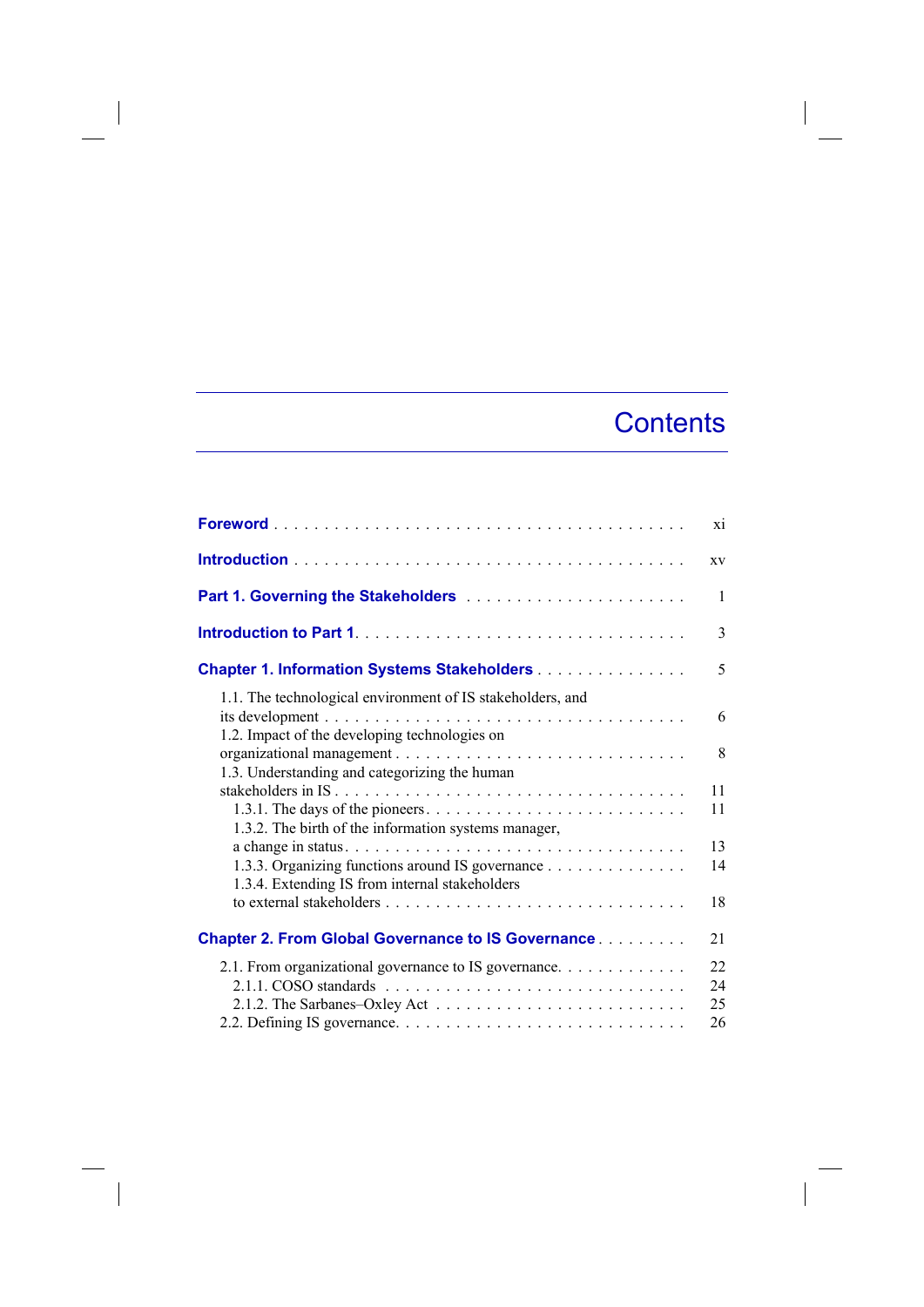$\overline{\phantom{a}}$ 

 $\overline{\phantom{a}}$ 

| 2.3.1. The scope of outsourcing and                                                                             | 28 |
|-----------------------------------------------------------------------------------------------------------------|----|
|                                                                                                                 | 30 |
|                                                                                                                 | 31 |
|                                                                                                                 | 32 |
| 2.4. IS governance in a resource pooling strategy                                                               | 33 |
| 2.4.1. Hybrid forms between hierarchy and market.                                                               | 34 |
|                                                                                                                 | 37 |
| 2.5. IS governance in a co-management                                                                           |    |
|                                                                                                                 | 39 |
|                                                                                                                 | 40 |
| 2.5.2. Recognizing stakeholder contributions                                                                    | 42 |
| 2.5.3. A multifaceted approach with                                                                             |    |
|                                                                                                                 | 43 |
|                                                                                                                 | 44 |
|                                                                                                                 | 45 |
|                                                                                                                 |    |
| <b>Chapter 3. IS Governance in Practice Material Activity Act Chapter 3. IS Governance in Practice Activity</b> | 49 |
|                                                                                                                 | 50 |
|                                                                                                                 | 50 |
|                                                                                                                 | 51 |
|                                                                                                                 | 52 |
| 3.1.4. Internal software and computing                                                                          |    |
|                                                                                                                 | 53 |
|                                                                                                                 | 54 |
| 3.2.1. Control Objectives for Information                                                                       |    |
|                                                                                                                 | 56 |
| 3.2.2. Enterprise Value, Governance                                                                             |    |
|                                                                                                                 | 58 |
| 3.2.3. IT Framework for Management of                                                                           |    |
|                                                                                                                 | 59 |
| 3.2.4. Global Technology Audit Guide (GTAG)                                                                     | 60 |
| 3.2.5. Information Technology                                                                                   |    |
|                                                                                                                 | 60 |
| 3.2.6. International Organization for                                                                           |    |
| Standardization/International Electrotechnical                                                                  | 61 |
|                                                                                                                 | 62 |
|                                                                                                                 | 63 |
|                                                                                                                 | 65 |
|                                                                                                                 |    |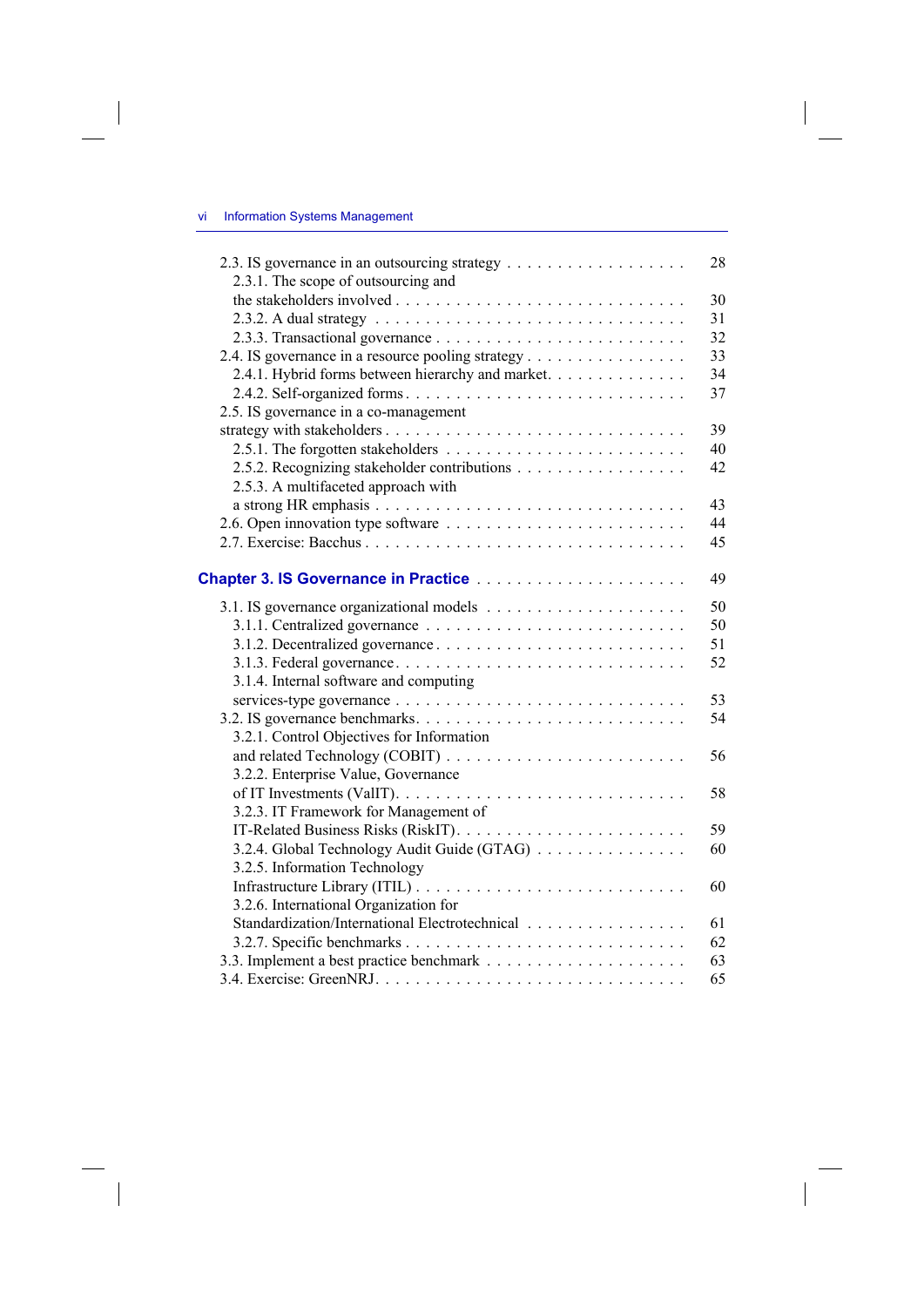$\overline{\phantom{a}}$ 

|                                                                                                       | 69  |
|-------------------------------------------------------------------------------------------------------|-----|
|                                                                                                       | 71  |
| <b>Chapter 4. The Information Systems Territory </b>                                                  | 73  |
|                                                                                                       | 73  |
| 4.2. Organizational and microeconomic territory                                                       | 75  |
|                                                                                                       | 75  |
|                                                                                                       | 77  |
|                                                                                                       | 78  |
| 4.3. Organizational territory and mesoeconomics                                                       | 81  |
|                                                                                                       | 83  |
| 4.5. The information systems territory and the organization's territory                               | 85  |
| 4.5.1. The information systems territory and the hierarchical pyramid                                 | 85  |
| 4.5.2. Information systems territory and functional silos                                             | 86  |
| 4.5.3. Information systems territory and                                                              |     |
|                                                                                                       | 89  |
| 4.6. Information systems territory and systems engineering                                            | 89  |
| 4.7. Alignment between the firm's                                                                     |     |
|                                                                                                       | 94  |
| 4.8. Mapping the information systems territory                                                        | 100 |
|                                                                                                       | 100 |
|                                                                                                       | 100 |
|                                                                                                       | 101 |
|                                                                                                       | 101 |
|                                                                                                       | 101 |
|                                                                                                       | 102 |
| 4.9. Exercise: Linky and Enedis' information                                                          |     |
|                                                                                                       | 108 |
|                                                                                                       | 111 |
|                                                                                                       | 111 |
|                                                                                                       | 113 |
|                                                                                                       | 116 |
| 5.3.1. Understanding the existing                                                                     |     |
|                                                                                                       | 116 |
| 5.3.2. Defining the target information system                                                         |     |
|                                                                                                       | 118 |
| 5.3.3. Providing the tools to steer development                                                       | 119 |
| 5.4. The planner's job $\ldots \ldots \ldots \ldots \ldots \ldots \ldots \ldots \ldots \ldots \ldots$ | 121 |

 $\overline{\phantom{a}}$ 

 $\begin{array}{c} \hline \end{array}$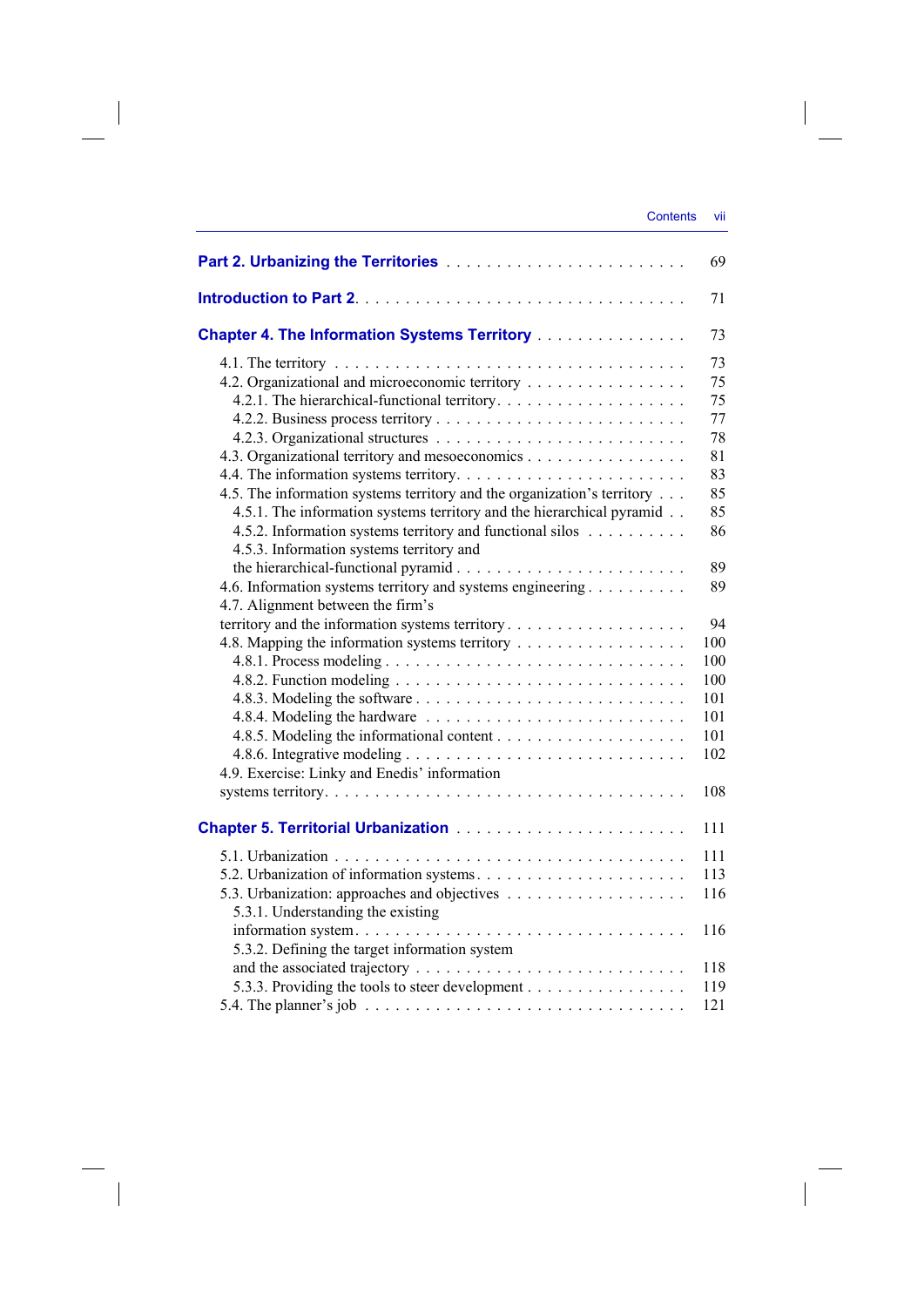$\overline{\phantom{a}}$ 

| 5.6. Exercise: the urbanization of France's government information systems                        | 124<br>127 |
|---------------------------------------------------------------------------------------------------|------------|
|                                                                                                   |            |
| <b>Chapter 6. Urbanizing the Inter-organizational</b>                                             | 129        |
|                                                                                                   |            |
|                                                                                                   | 129        |
| 6.1.1. Inter-organizational territories                                                           |            |
|                                                                                                   | 130        |
| 6.1.2. Inter-organizational territories                                                           |            |
| and the value chain: the ecosystem $\ldots \ldots \ldots \ldots \ldots \ldots \ldots$             | 134        |
| 6.2. Inter-organizational territory of                                                            |            |
| the information system. $\dots \dots \dots \dots \dots \dots \dots \dots \dots \dots \dots \dots$ | 135        |
|                                                                                                   | 136        |
|                                                                                                   | 136        |
| 6.3. Alignment and representation of the                                                          |            |
| inter-organizational information systems territory.                                               | 142        |
| 6.4. Urbanization of an inter-organizational information system                                   | 143        |
|                                                                                                   | 145        |
|                                                                                                   | 148        |
|                                                                                                   | 150        |
|                                                                                                   | 153        |
| 6.5. The job of the inter-organizational                                                          |            |
|                                                                                                   | 154        |
|                                                                                                   | 156        |
|                                                                                                   | 159        |
|                                                                                                   | 161        |
| <b>Chapter 7. Information Systems Project Management.</b>                                         | 163        |
|                                                                                                   | 163        |
|                                                                                                   | 164        |
|                                                                                                   | 164        |
|                                                                                                   | 164        |
|                                                                                                   | 166        |
|                                                                                                   | 167        |
| 7.2. Roll-out of a traditional information systems project                                        | 167        |
| 7.2.1. Defining, researching and initializing the project                                         | 167        |
| 7.2.2. Developing and building                                                                    |            |
|                                                                                                   | 168        |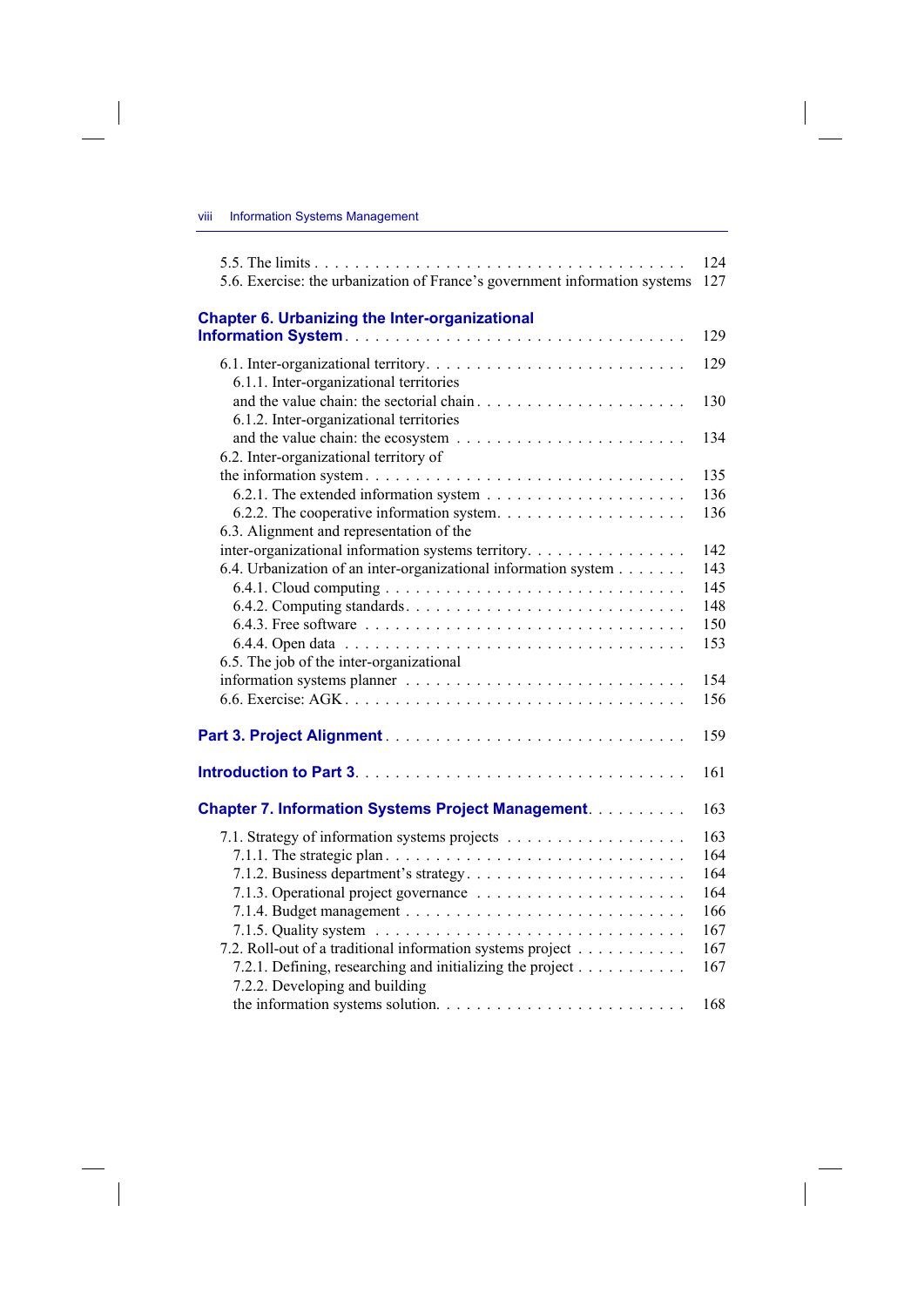| 7.2.3. Management and roll-out of the IS solution                                       | 168 |
|-----------------------------------------------------------------------------------------|-----|
|                                                                                         | 169 |
| 7.3. Agile information systems projects:                                                |     |
| a development methodology, a process and a philosophy                                   | 169 |
| 7.3.1. An empirical, iterative, incremental approach                                    | 171 |
|                                                                                         | 173 |
| 7.4. DevOps: making the link between information systems                                |     |
| developments and IS management committee procedures                                     | 175 |
| 7.5. Security in information systems projects                                           | 177 |
|                                                                                         | 178 |
|                                                                                         | 179 |
|                                                                                         | 180 |
| 7.5.4. Security for putting into production                                             |     |
| and deployment: towards a permanent watch                                               | 181 |
| 7.6. Exercise: cybersecurity in projects,                                               |     |
|                                                                                         | 182 |
|                                                                                         |     |
| <b>Chapter 8. Technology, Alignment and Strategic Transformation</b> .                  | 185 |
|                                                                                         | 186 |
| 8.1. The alignment of stakeholders, territories and projects                            |     |
|                                                                                         | 187 |
| 8.3. Competition, technological revolutions and new strategies.                         | 190 |
| 8.4. Strategic transformation linked to information systems                             |     |
|                                                                                         | 194 |
| 8.5. Towards a dynamic perspective of strategic                                         |     |
| transformation linked to the information system.                                        | 198 |
| 8.6. Exercise: TechOne:                                                                 |     |
|                                                                                         | 198 |
|                                                                                         | 201 |
|                                                                                         |     |
|                                                                                         | 201 |
| 9.1.1. A need for measurement: alignment by audit                                       | 201 |
| 9.1.2. The place of the audit $\ldots \ldots \ldots \ldots \ldots \ldots \ldots \ldots$ | 203 |
|                                                                                         | 205 |
|                                                                                         | 206 |
|                                                                                         | 207 |
|                                                                                         | 210 |
| 9.3.1. Structuring an information system audit project.                                 | 211 |
|                                                                                         | 212 |
|                                                                                         | 214 |
|                                                                                         | 215 |